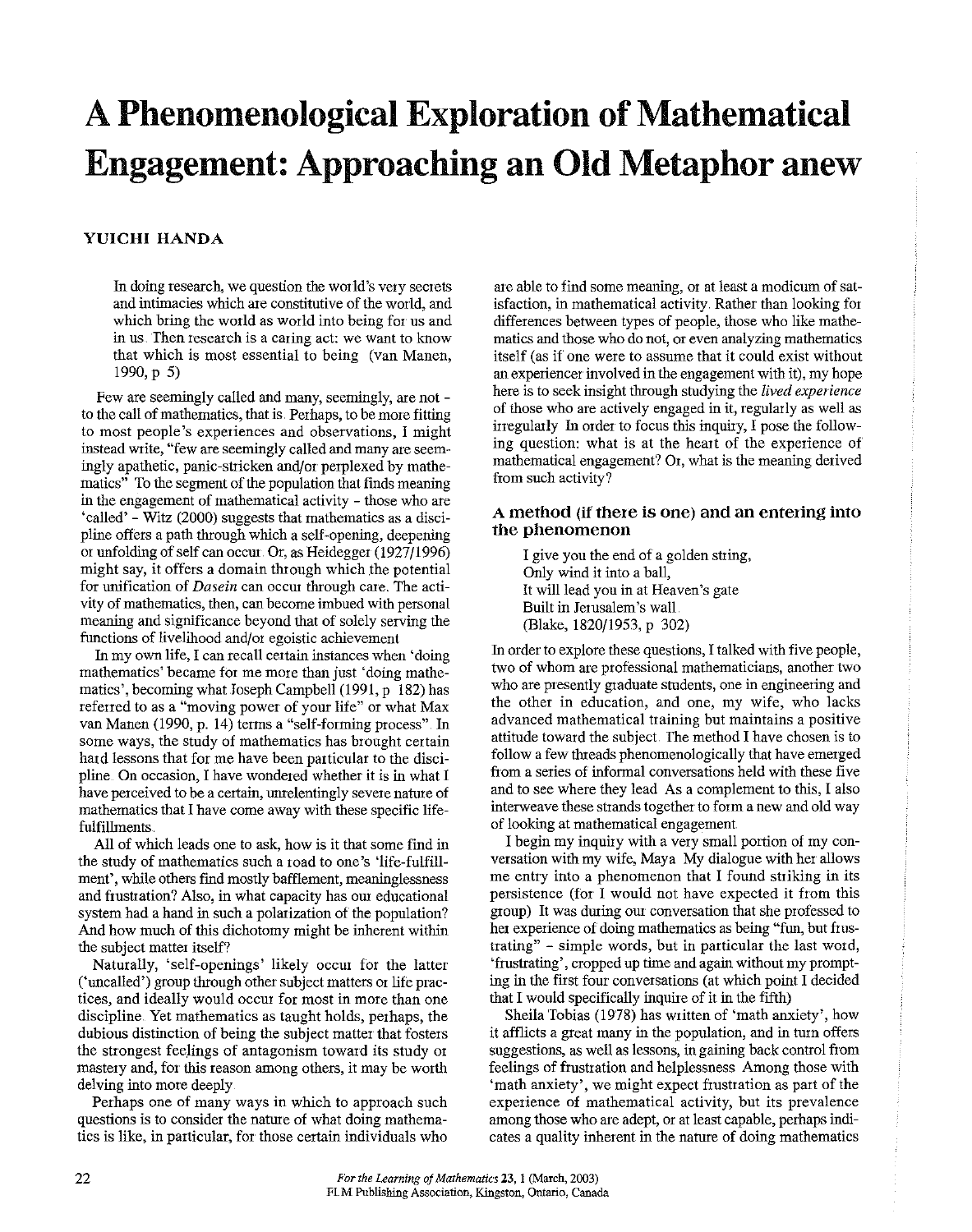itself. It could speak of the nature of the people drawn to mathematics or perhaps the manner in which we learn and become apprenticed into its practice?

Perhaps such frustration is a kind of initiation rite that one must pass through to enter into some apprenticeship of knowing. *As* this calls forth for a deeper exploration, I have chosen to enter this study through this particular aperture, through the experience of frustration in the activity of mathematics, written not so much in an effott to resolving the issue as if it were a problem-solving task in itself, but more to understand its nature and range of appearances and meanings. Through such an opening, I enter into the deeper and broader meaning of mathematical engagement

## Following a first thread: frustration as deception

But what if pleasure and displeasure were so tied together that whoever *wanted* to have as much as possible of one *must* also have as much as possible of the other? (Nietzsche, 1887/1974, p. 85)

The verb 'to frustrate' derives from the Latin verb  $\hat{f}$ *i* us*trare* (to deceive or to disappoint - see Barnhart, 1995, p 302), which offers a glimpse into the experience of frustration that is not always so apparent To begin with the first derivation- when I am frustrated, I am most likely *deceived*  in at least one of my approaches, my conceptual framing or understanding of the situation before me, with myself, with another, or with some aspect of reality, with which I am not reconciling myself

This seems to apply whether I am thinking of a frustrating circumstance in personal matters or in a strictly mathematical problem-solving situation This kind of *frustration as deception* was apparent in my talk with Pogo - a professional mathematician - who explained that at times he sat there:

being extremely frustrated [ ..] thinking I had it, congratulating myself, going for long walks, and coming back and realizing I didn't have it

My wife, Maya, also describes her own experiences of frus*tration as deception* when she recounts, "You almost get the answer, but then it just doesn't go anywhere, and you go into a circle" and later, "There are times when I say, 'oh yeah, I get it,' but then you think you get it, and you don't get it, and you go into the circle" This notion of a circle, which she alludes to a number of times within the interview, seems particularly pregnant with relevant imagery

The circle represents not only a perfection of symmetry when viewed from the outside or from above (Abbott, 1884), but when viewed from inside or within the everextending line itself, it can either be considered a hermetically-sealed container or cocoon of sorts or else a path without begimring or end. In other words, it is a kind of trap that also provides an uneasy sense of security. In refening to the mathematical process of discovery, Sinclair and Watson (2001) write, "sometimes 'getting it' can turn out to be misleading or, worse still, circular" (p 40)

In out language, we also speak of 'vicious circles' of frustration, futility and failure Again, Maya, the least mathematically accomplished of the interviewees, lends a certain lived-in insight worth probing for a deeper and broader understanding of the phenomenon when she says:

It's hard to break [ . ] and you stick to this way, but then sometimes you just realize that 'this way' doesn't work, but you still want to stick with this way because you spend so much time getting into this trap, but sometimes you have to let go of that way, this way that you think is the way, and you have to switch to another way to solve it

In her statement, Maya, who speaks from within this circle of frustration, reveals, equally, an almost paradoxical sense of security from being within her circle of futility and also of the endless nature and subsequent desire for 'breaking out' of such a predicament. Such a tension, no doubt, is part of the lure into being *deceived* into this kind of womb of frustration

Yet, at the same time, the image of the circle recalls the notion of the hermeneutic circle - or what might be considered the inherent circularity of all understanding - in which learning is thought to be deeply influenced by one's implicit foreknowledge that dictates to some extent what features one will discern or otherwise overlook ot ignore. However, there is also an understanding that every new cycling through the circle brings oneself past one's implicit assumptions and into a new territory of understanding - "There is thus a 'citcle', but not a vicious circle" (Moran, 2000, p. 277)

If viewed in this manner, the cirde can almost be considered an integral part of the process of coming to an understanding. Moran comments:

This circle is not a contingent feature of understanding, but is essential to human being as being-inthe-world [and later in speaking again of this circular structure, he suggests] a dialectical process is in operation (p 277)

If one way to characterize deception is as a falling into a circularity of thinking, then one might ask what draws a person into such a place to begin with, and what mechanisms are involved in finding one's way out of or through it? Yet, if entering into such a circular structure could also be construed as an indication of an essential, dialectical process in action, what might that say of the nature of mathematical engagement?

### Following a second thread: pushing us over the edge

The first function of art is exactly that which I have already named as the first function of mythology; to transport the mind in experience past the guardians desire and fear - of the paradisal gate to the tree within of illunrinated life (Campbell, 1991, p 243)

In all of the interviews, there existed a pervasive assumption that I, myself, had overlooked. In fact, two of the interviewees had made explicit mention of it, but somehow I had glanced over them without thought. The assumption I speak of is that of an existent external force or pressure that partially drives the problem-solving task within the individual This force might take the form of a teacher who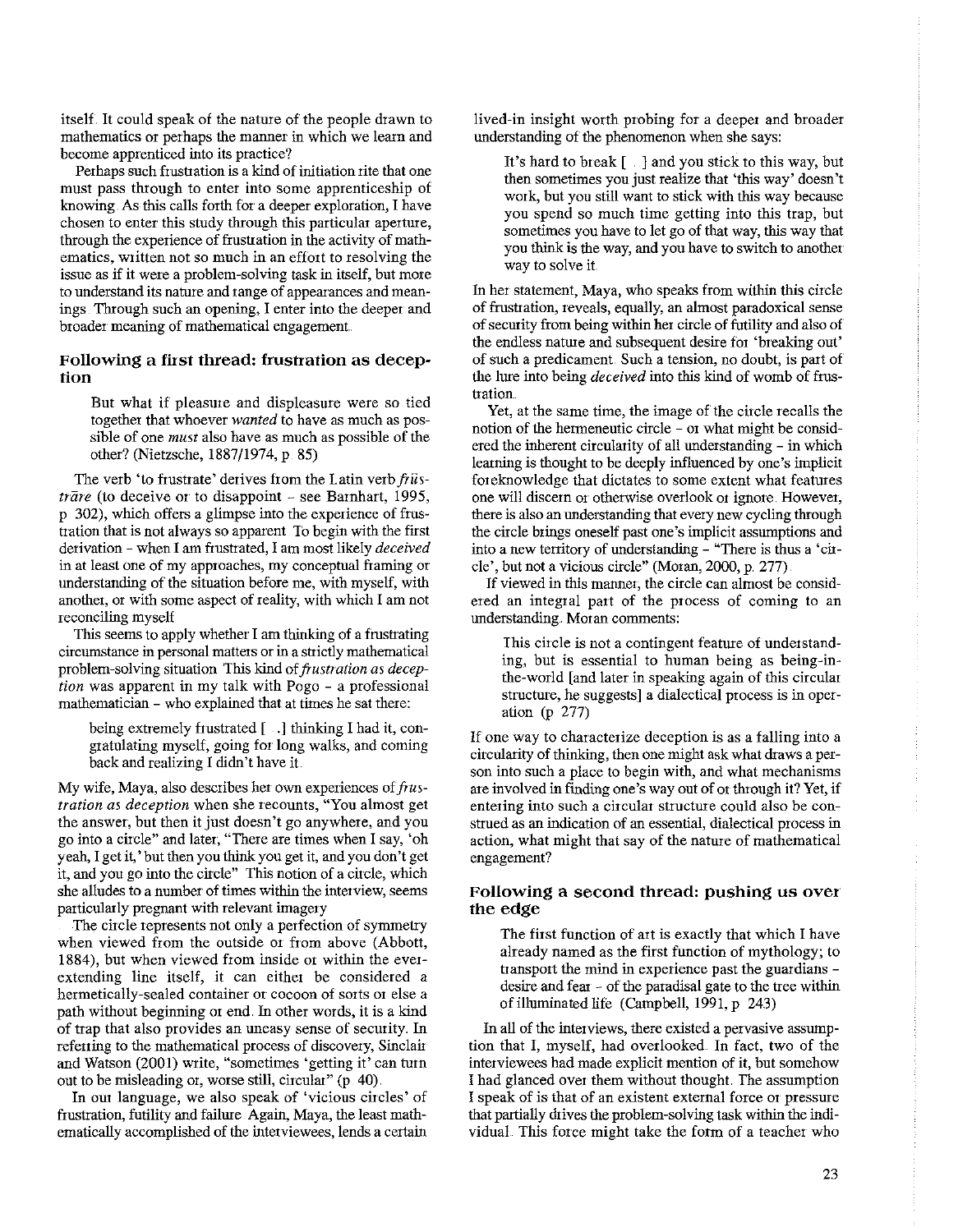assigns volumes of homework with a set deadline or it could be professional pressure through an academic culture that pushes for publication, mixed in with professional **pride Whatever the case, that pressure exists As Yuan, the**  graduate engineering student said:

There is a struggle in my mind about whether to learn [mathematics] quickly or deeply But I think how much a person struggles relates to how much time you have I mean, if I only have this homework during the whole week, then I will spend time on it.

I, too, can recall times as a student when I felt forced to **make a choice between investing what seemed to me an inordinate amount of time into a single course for deeper**  understauding or not doing so.

**Despite its sometimes productive role in pushing learn**ing forward, these dynamics or external pressures we speak of can push too strongly or inflexibly at times. When the pushing is indeed too stiff, one more easily falls forward, whitling into a hole of confusion, a trap of sorts, a depressed attractor, into a circle of frustration Whether external forces push us or we have internalized such pressures by becoming *driven* the resnlts are likely to be similar.

Interestingly, being *driven* canies with it a spirit of not being authentically engaged with a task The word derives from the verb, *drifan,* meaning "to push from behind" (Harper, 2000) Specifically, it denotes something distinct from the idea of being motivated from *within.* It possibly **implies a mechanistic view of the individual, 01 for that mat**ter an individual who is being manipulated by something **other than the internal, or authentic self, for automobiles**  are *driven* (in particular, by people), as is other machinery. We also say, that "such and such is *driven* by greed" or by competition, or other such dehumanizing forces.

We might think of being *led* as its antithesis To lead finds its derivation in the Old English verb *lædan* ("cause to go with one") (Barnhart, 1995, p. 425), implying a presence of **another The word also canies another meaning, that of "a**  guide" A guide is different from someone pushing Both meauings of *lead* cau be said to involve a *presencing* of the **learner,** *01* **of the one who is** *led,* **for we are** *presenced* **by**  the caring *presence* of another.

We also often speak of "being *led* by an idea (or a hunch)", of *lead-ership* skills, not *driven-ship* or *push-ing*ship skills Many of us resist those who push us, but willingly follow those who will lead us (in productive directions), for in being led, there is an implicit choice given whether to follow the lead or not. With being pushed, one **loses such a choice In losing one's choice, one loses one's center or even selfhood on some level of one's being** 

### **A third thread to follow: frustration as disappointment**

When you think you've wasted years in inquiry of any sort, you are thinking like a capitalist (States, personal communication, 1996)

When we look at the other meaning of *frustrare* (to disappoint), we gain a glimpse into another facet of 'frus**tration' When I am disappointed, my wishes or expectations** 

have been left unfulfilled, even thwarted. I have, so to speak, set myself up for a disappointment by certain expectations, which is not to say that one ought not have wishes and desires. What it does imply is that disappointment does not **occur unless an expectation, or plan, has been set up As**  Duane says, "Things don't always go the way you *planned*," **even for the professional mathematician. A certain aspect**  of frustration involves disappointment in a piau that has been foiled, or *frustrated*. Maya describes her own *frustration as disappointment* **when she explains, "Sometimes you**  feel like, 'how come if it's so easy I have to spend so much time on it,' and that's kind of frustrating too "" She finds out afterwards that somehow the effort she expends aud the apparent level of the problem are not commensurate As with  $\hat{p}$  *ustration as deception*, there is a disparity, or irreconcilability, between oneself aud the situation Similarly, Jin describes it as, "I might feel like, 'why was I so stupid?' and I might blame myself Sometimes, I might become confused, why [do] I spend so much time and still can't understand the problem."

In each of the accounts, there lingers a certain underlying **assumption involved It is that time can be wasted, that a**  plan can go awry Naturally, plans can go awry. We take this **for granted, but it serves some use to note that there are other**  views such as that offered by the *Tao Te Ching* 

A good traveler has no fixed plans and is not intent upon arriving [ ) A good scientist has freed himself of concepts aud keeps his mind open to what is. (Lao Tzu, in Mitchell, 1988, p. 27)

In a similar spirit, the biologist  $T$ . H. Huxley (1860) wrote:

Sit down before fact like a little child, be prepared to give up every preconceived notion, follow humbly to **wherever and to whatever abysses nature leads or you**  shall learn nothing. (cited in Huxley, 1900, p. 235)

Still, the prevalent and predominant view in education in the U.S is one that appears inextricably bound to the view that time can indeed be wasted in the pursuit of learning, that a **direct route to an answer is preferable to a circuitous one**  Such a view might closely be related to what Sfard (1998) terms the 'acquisition metaphor' of learning This is the framework within which most teaching and learning, as well **as research, takes place It conceives of learning as a process**  of the individual learner *acquiring*, or gaining knowledge, **concepts, meaning, constructs, and representations, as**  opposed to the view of learning where the individual becomes a participant in a process of community (of learners) building, which Sfard terms the 'participation metaphor' of learning As she proposes:

If knowledge is conceived of as a commodity, it is only natural that attitudes toward learning reflect the way the given society thinks about material wealth. (p 8)

As such, notions such as *efficiency*, *optimality* and competi**tion, which one normally finds in the study of economics,**  become part of the norms and values in learning.

**Consequently, it does not seem so unnatural to hear stu**dents bemoaning with frustration their perceived "waste" of time It also is not surprising to find students who content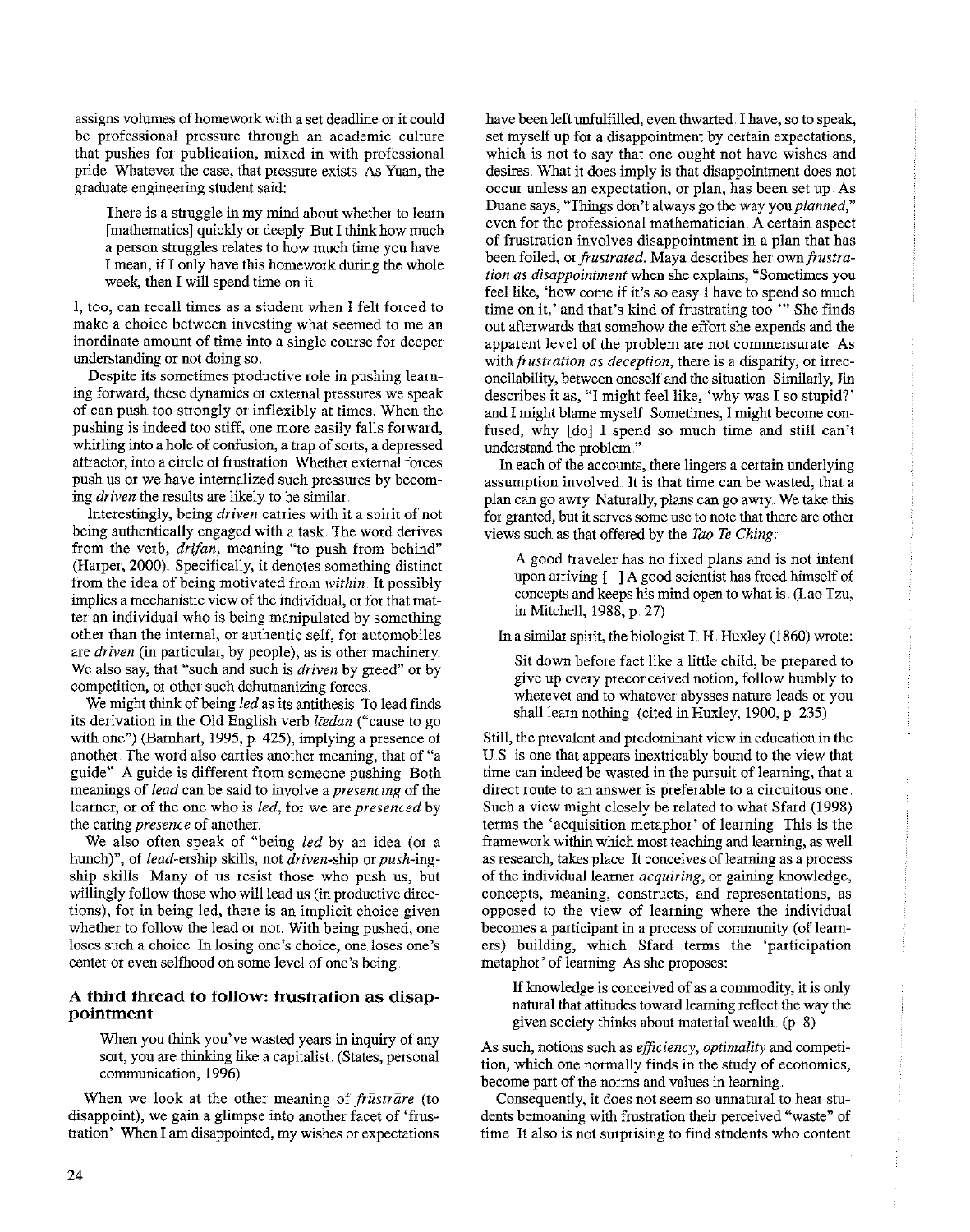themselves with only a superficial understanding of a topic and deeply resist urgings from teachers to delve deeper. If time is not to be wasted, then leaming to the degree of what **suffices - i.e receiving a passing grade, getting the assignment done, etc. - seems only natural, patticularly when**  considered in conjunction with the pacing of the ttaditional curriculum that stresses mastery of fact after fact, skill after skill, with hardly a pause. Again, we have arrived at a certain driven quality that is fostered into us as learners

#### **A metaphor for gathering threads**

By way of metaphor, language can take us beyond the content of the metaphor toward the original region where language speaks through silence. This path of the metaphor is the speaking of thinking, of poetizing (van Manen, 1990, p. 49)

Using the imagery of the circle of frustration/deception as well as the 'good traveler' offered in the Tao Ie Ching, one way in which we might metaphorically imagine a prob**lem- solving task is that of journeying across a plane, or tetrain, from one point to another, while also being cog**nizant of the surrounding whirlpools of frustration  $\begin{bmatrix} 1 \end{bmatrix}$ **Moreover, as with all joutneys, the point becomes not solely**  to arrive at one's destination but to participate fully in the passage. [2]

Mathematical problems that are to be solved exist on some intellectual or conceptual landscape, and so I think that it is fairly natural to imagine mathematical problem solving as a negotiation of that particular terrain. Mark Johnson (1987) argues that humans have very general cognitive **structures, called kinesthetic image schemas that are moti**vated by the structures of bodily experience and in turn give **structure to a wide variety of cognitive domains. Among them is the source-path-goal schema, which matches our metaphor of mathematical activity as a navigation of a con**ceptual terrain (others include the container schema and the part-whole schema)

Button (1999a) notes the prevalence of such a 'geographical' metaphor in the desctiptions given by mathematicians when describing the ways in which knowing is understood A few excerpts follow:

Ihe geographical metaphor is an intellectually reasonable metaphor because you are faced with a problem so you are here and you solve the problem and you are **there - it is a sequence of journeys in that sense - and along the way you have seen some new country** 

You have a mental model of the way in which things are working. It is a map with lots of holes in it, fragmented, and you put bridges between two bits or you fill in extra parts of the map . Sometimes it means that there is a little alleyway, a shortcut between two things in my map that I haven't seen before. (p 133)

Through the embracing of such a metaphor for mathe**matical engagement, it becomes starkly apparent how**  in being *driven* and becoming less *mindful* or *present* to the task at hand - or trek before oneself - one can more easily fall, or be pushed, into these circles, or episodes, of frusttation. On the other hand, if one genuinely is motivated **from** *within* **or** *led* **in some manner or another as I have writ**ten of, there is likely a greater *presenting* effect, and in turn a prevailing mindfulness on the part of the ttaveler. Such *presence* of mind is perhaps the most valuable quality we **can hope to carry with us when negotiating a tenain as**  treacherous as that offered by a challenging mathematical problem It is *how* we authentically engage ourselves.

**Duane, himself a professional mathematician, offers a**  practical hint as to how we as learners might more clearly situate ourselves in the mathematical landscape into which we enter.. He explains how in approaching a problem, he takes notes of almost a 'stream-of-consciousness' variety:

These notes give a sense of what I'm thinking. Essentially, first lay out the plan of attack [ ] It happens in different ways. So what is it I'm looking for, what is it I need to show So, there will be things there such as 'so now it remains to show,' much like writing a proof And then you just spit out the work.

This marmer of explicitly establishing his *place* through this 'plan of attack', fits well the metaphor of traversing a terrain. Moreover, he spells out where he needs to go when he explains, "What is it I'm looking for, what is it I need to **show." These statements could be read as Duane's way of**  organizing, as well as clearing out, his thoughts, which would not be wrong, but in line with our previous discussion we also could interpret them as his marmet of *presencing* himself into the conceptual topography underlying the problem.

Related to Duane's comments, I would like to offer a **revealing excerpt from my interview with Yuan:** 

| Yuan:<br>$\overline{\phantom{a}}$ | I think when I keep on thinking the pro-<br>blem then suddenly the idea suddenly<br>pops out                          |
|-----------------------------------|-----------------------------------------------------------------------------------------------------------------------|
| Yuichi:                           | Suddenly? You suddenly have the answer?                                                                               |
| Yuan:                             | Maybe not the answer, but I think that<br>when I keep on thinking the problem then I<br>will find out some direction. |

**Here, Yuan distinguishes between receiving an** *answer* **and**  gaining a sense of *direction* through his efforts. Such a **description of the problem-solving process, again, seems to**  fit the metaphor of traversing a terrain, or we might say that the metaphor fits Yuan's lived-in experience of the process.

Some theorists (e.g. Anderson *et al.*, 1996; Greeno, 1997) **debate the merits of viewing learning either as a representation, or construction, of knowledge within the cognizing mind, or as a knowing that occurs within a community of**  learners solely within and as part of a situated context (the cognitive and situated views of learning). Perhaps it would **serve some use to re-conceptualize the whole enterprise not**  in terms of whether the knowledge/knowing is here or there, but in terms of how the learner actually experiences mathematical engagement. As Davis (1996) puts it:

Out mathematical knowledge, like om language, our literature, and our art, is neither 'out there' nor 'in here,' but exists and consists in our acting. (p. 79)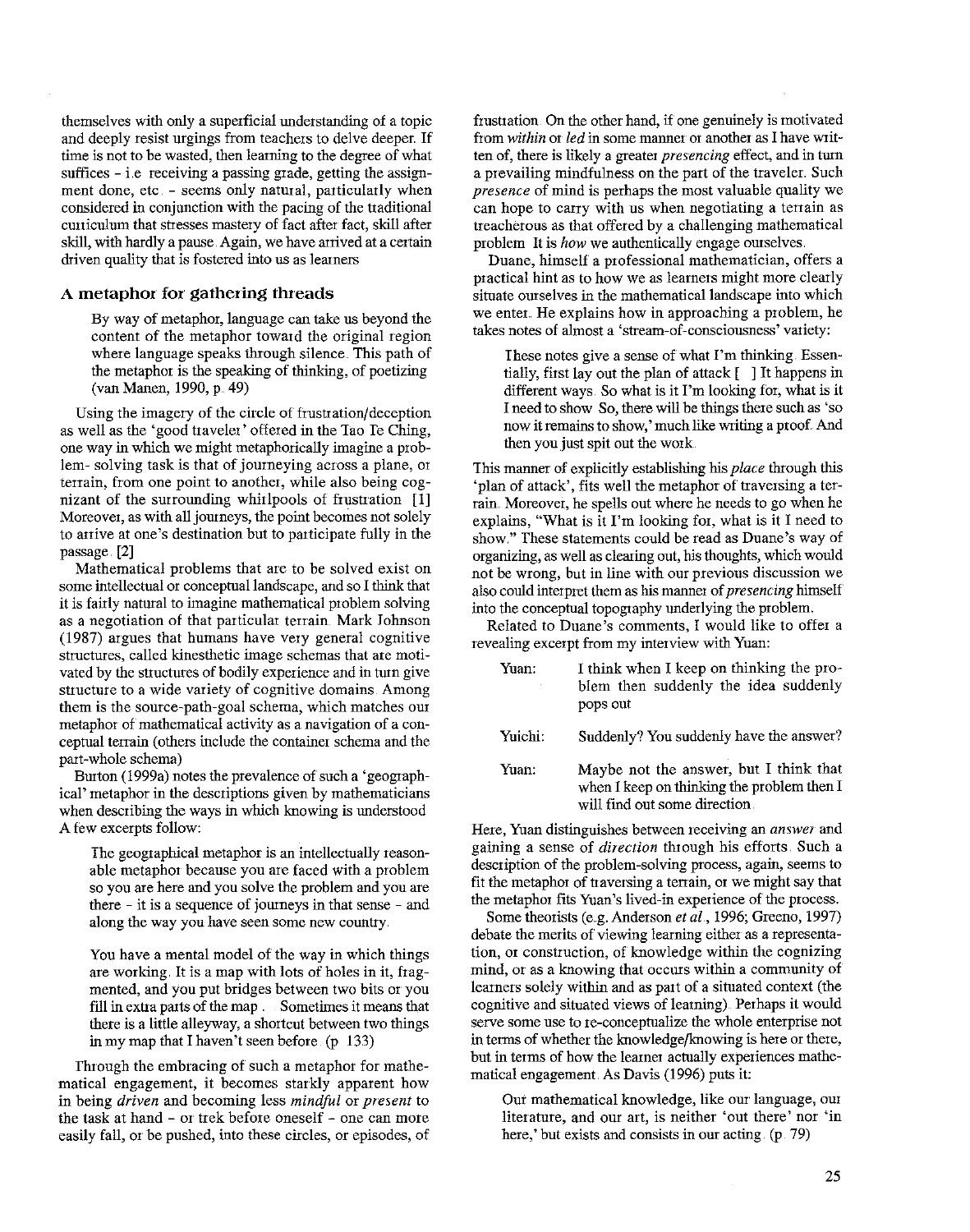**From such an experiential point of view - considering its eatlier-noted prevalence among mathematicians in concep**tualizing their own mathematical activity - perhaps there is value, and an advantage, to saying that a Ieamer engaged in mathematical thinking *enters into* a domain, or world, of thought If we embrace this conceptualization of mathematical activity, then the emphasis shifts to whether a learner **can** *enter into* **and successfully navigate his way within a**  domain that perhaps is both individually and collectively defined

Such an approach possibly embraces both views of learn**ing, in that patticipation, or an entering into, is emphasized,**  while also allowing for the notion of the learner coming to **know, or cognitively** *map out,* **the actual terrain that he is**  encountering Through the act of embracing the geographical metaphor, we find ourselves approaching what Lakoff (1988) terms the experientialist approach to cognition, which as I will touch upon briefly in a later section may be of benefit in better conceptualizing student motivation, and **in tutn achievement, in mathematics** 

## **Deepening the work: how we enter into the terrain**

Get to work. Your work is to keep cranking the flywheel that turns the gears that spin the belt in the engine of belief that keeps you and your desk in midair (Dillard, 1989, p. II)

**What is perhaps even more revealing with the above**  excerpt involving Yuan is his notion of how he must "keep on thinking the problem " Another interviewee, Jin, spoke of *"staring* at the problem itself for a long time," as did Pogo and Maya In each of these accounts, staring at the problem could be interpreted as a behavioral description of an internal **process, or even method, of immersing oneself into the con**ceptual terrain underlying the problem at hand. It could indicate a kind of hypnotic and ttansformative marmer of entering into the landscape of some mathematical world, while at the same time, leaving behind the ordinary, natural world

Conttary to the modern-day image of the mathematician **as a stiffly rationalistic, precise, and unimaginative man, such an interpretation lends credence to the ancient concep**tualization of the mathematician as mystic. In ancient Greek culture, the deepest mysteries of the universe were thought to be described mathematically, and so the path of the mystic became synonymous with the study of this then secretive knowledge of mathematics. Chazan (1990) suggests that contrary to the general stereotypes:

Uncertainty, irrationality, intuition and exploration[ .. ] characterize the everyday lives of mathematicians. (p. 14)

I think that the metaphor of a conceptual, or intellectual, landscape is not unique to mathematics, but what may be particular to it is the intensity of effort required to hold this conceptual environment before oneself without it collaps**ing into vagueness, or nothingness. From my own experience, I might say that it requires a certain patience and**  perseverance It requires, perhaps, a certain learned ability to approach seemingly small tasks with a certain precision The poet William Blake (1808/1953) echoes a parallel sentiment:

Without Minute Neatness of Execution The Sublime **cannot Exist! Grandeur of Ideas is founded on Preci**sion of Ideas. (p. 451)

Alan Schoenfeld (1994) describes the perseverance required **as a:** 

tolerance for hack work during the 'mucking around' phase of coming to grips with a problem (p. 61)

In characterizing even the general act of reflective thinking (or problem solving), John Dewey (1910) points to the **necessity of:** 

overcoming the inettia that inclines one to accept suggestions at their face value [and a] willingness to endure a condition of mental umest and disturbance. (p 13)

Here might be a different kind of *frustration-* one that is willingly entered into - different, perhaps, in nature from that which is based on deception and disappointment, more in line with the circularity of the hetmeneutic circle, with **uncertainty, with un-fixing one's views Or perhaps these are**  different facets of the same phenomenon of frustration If so, **it may be that some can see, and in turn experience, only**  the deception and disappointment, while others are able to **grasp the necessity or inevitability of it - even sense the**  potential joy in it - as part of the process of coming to know.

To the question of whether fmstration can be subverted **in his work, Pogo, the professional mathematician, replies:** 

You just sort of live with it Most of it can't  $\lceil \cdot \cdot \rceil$  I think that it's part of the work, to be able to work your way through it It may be only one aspect, but I think that's important

Later, Pogo recounts how he stared at a problem for about **three months:** 

I'd sit and state at it  $[$  ] and I would also tty to calculate or write out arguments and so on  $\lceil \cdot \cdot \rceil$  By the time I was done, I probably had several hundred pages of notes to myself, but a lot of it was just thinking about something that wasn't clear.

Maya also tells of the hardships involved:

**Sometimes you don't want to eat Your mom is like,**  'time to eat- Lunchtime' But then you say to yourself, 'I just have to do this' and then sometimes you go to bed thinking of the problem and can't stop thinking

We might, then, ask what is it that calls forth from within these particular individuals such efforts of will, devotion, and concenttation? How is it that they have not abandoned their interest or investment in the discipline, or relationship, if it is experienced as so demanding of their efforts to the **point of frustration? Again, we might return to where we statted, with Maya's comment, "fun, but frustrating" Some**how, she manages to hold onto the "fun" element of the **experience in her recollection.** 

**Pogo, even as he is describing an "extremely frustrating"**  experience, does not forget how it became "ultimately rewarding "Duane describes how in fmishing a proof, he jot**ted in his notes, "Booyah!" to atticulate his excitement and**  enthusiasm at a task accomplished. I, myself, have known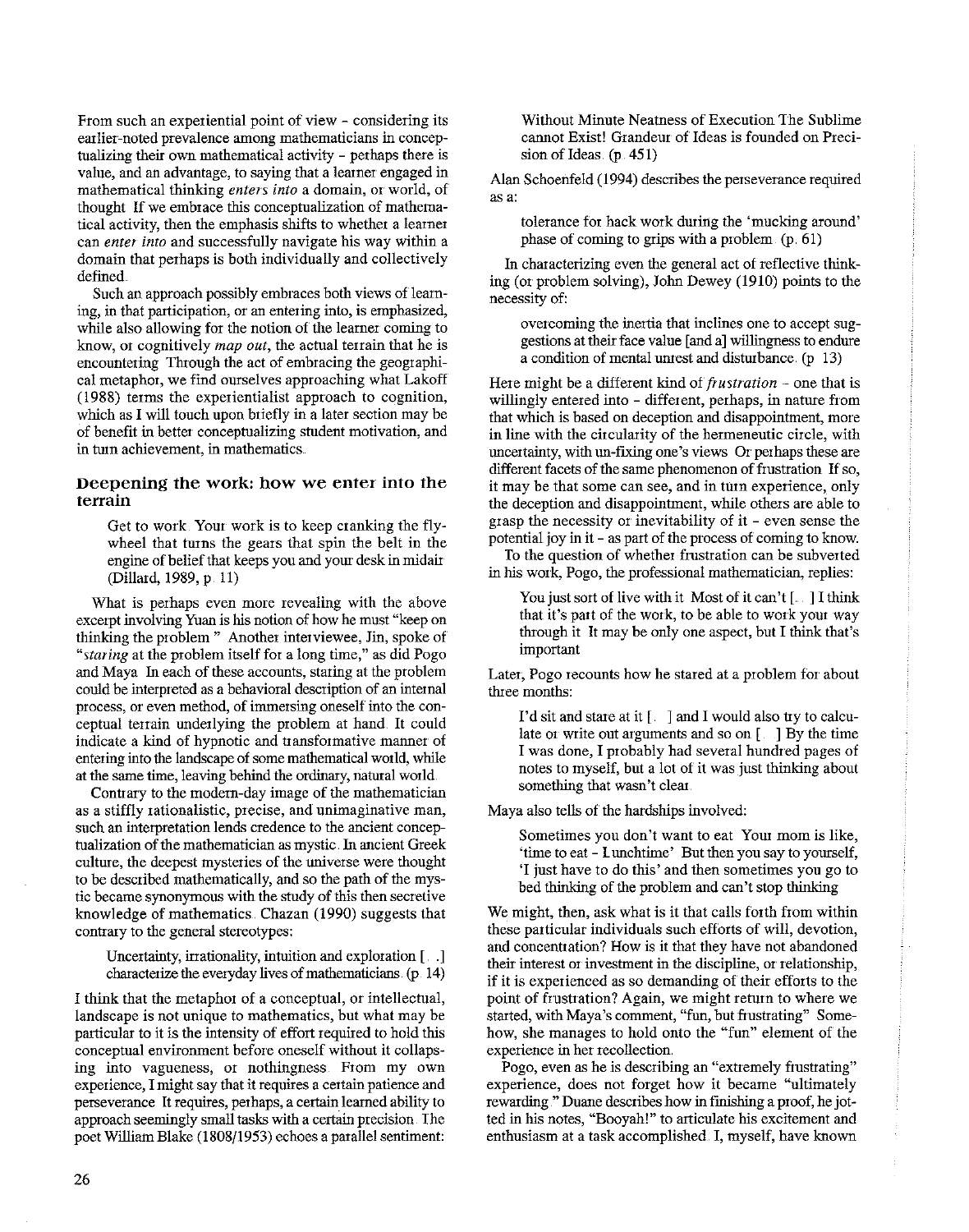and experienced moments of deep gratification and quiet joy in the process of inrmersing myself in mathematical activity in spite of enormous frustration faced along the way.

There exists, also, a body of research literature that more directly offers and describes in greater detail moments of insight - "'Aha!' experiences" - in mathematical engage**ment, and how they link to issues of motivation (Barnes,**  2000; Burton, 1999a, 1999b; Davis and Hersh, 1981) In particular, Burton (1999a) suggests:

So, coming to know, for my participants [all of whom **were mathematicians], was represented by feelings, the**  powerful sense of Aha! which is what holds them in mathematics (p 135)

**Perhaps in contrast to these sentiments, my conversation**  with Yuan, again, is most illuminating

- Yuan: I think that this is the main problem with asking others to help me because I'm not sure, but I think the only way to learn something is to keep on thinking about this problem or read some materials in this subject. Yes, I admit that when I do ask my friends instead of thinking these problems, this will save me a lot of time, but I don't think it's good for me
- Yuichi: But you still do it
- Yuan:  $\lceil \cdot \cdot \rceil$  when I try to get my knowledge by talking to people and discussing about these problems I always feel - how do you say? - it's a little bit [...] there is always a feeling of uncomfortable[ness] for me, because I will think, "Oh this knowledge that I get from people doesn't really belong **tome"**
- Yuichi: Because they just gave it to you?
- Yuan: Yes Maybe it's because I didn't really struggle to get deep into the parts.

Yuichi: So struggle is important?

Yuan: Yes.

**Fot Yuan, there is a sense that something is missing There is**  not personal fulfillment as with the others He has not *struggled.* He has not infused his activity, perhaps, with enough *care* **The conversation with Yuan does not imply necessar**ily that learning from others in itself is faulty, but perhaps if it is not preceded by some initial struggle, or at the very least **care, then what follows does not carry personal, or existen**tial, meaning and instead remains a kind of abstraction.

I return to Nietzsche's (1887/1974) observation:

But what if pleasure and displeasure were so tied **together that whoever** *wanted* **to have as much as pos**sible of one *must* also have as much as possible of the other? (p 85)

Even if such a view were to be an over-simplification of the

**phenomenon of mathematical engagement, it perhaps carries**  in it some truth of the meaning of the experience. It points **to some tension that exists in the lived-in experience for the**  practitioner. It tells us, also, that it may not necessarily be the purely cognitive facets [3] of learning mathematics that become the primary stmnbling blocks for learners, but that the affective, embodied, and experiential aspects of the learning process may in fact be more fundamental in the experience for the learner and hence primary in deciding **whether a student will find meaning, and even success, in**  the study of mathematics or not. In support of such a notion, Gattegno writes:

This requires that we recognize that problem solving is not essentially an intellectual activity  $\int$  1 the finding of the solution is a much more complex travail in which affectivity is the force that keeps us working on the problem and gives us the stamina to continue working on it. 'Staying with the problem' is the most important feature of problem solving, and yet one that is almost never discussed (Gattegno *et al.,* 1981, p 43)

In approaching what is no doubt an 'old and used' metaphor in the *mathematical landscape,* we might ask, what is to be gained through embracing such a metaphor as a model of **mathematical engagement? Likewise, what implications**  might the preceding comments, in particular on the nature and role of frustration and struggle in mathematics learning, have for educators and for researchers in the field?

#### **Pedagogical implications made explicit**

One learns to know oniy what one loves, and the deeper and fuller the knowledge is to be, the more powerful and vivid must be the love, indeed the passion (Goethe, 1963, p 83)

**When it comes to the phenomenon of** *frustration as deception/disappointment,* if we begin with an acknowledgement and acceptance that struggle, and possibly even frustration, may ultimately be an intrinsic part of the experience of mathematical activity [4], then it becomes clearet **to see that what sets apart those who are successful from**  those who are not may not necessarily be that the former **persevere through their frustrations, for as we have seen**  even the most accomplished will pull away from problems What does seem to separate them is that they *return to the problem.* Put in another way, we could say that those students who do not return to the scene of their struggle are likely those who do not find success with mathematics

As educators, we will likely not find success ourselves by creating a culture that avoids struggle, or even frustration, when it arises. What will be a more productive direction to take will be to acknowledge its likely inextricable link to **mathematical engagement, prepare the student fot it, convey to the student the potential excitement and power in accom**plishment that lie on the other side of these episodes of **frustration, and somehow find ways to invite the discour**aged student back into the task of engagement, again, through our lead, or caring presence

On the issue of time raised by the discussion on *frustration as disappointment*, I find it telling that most students are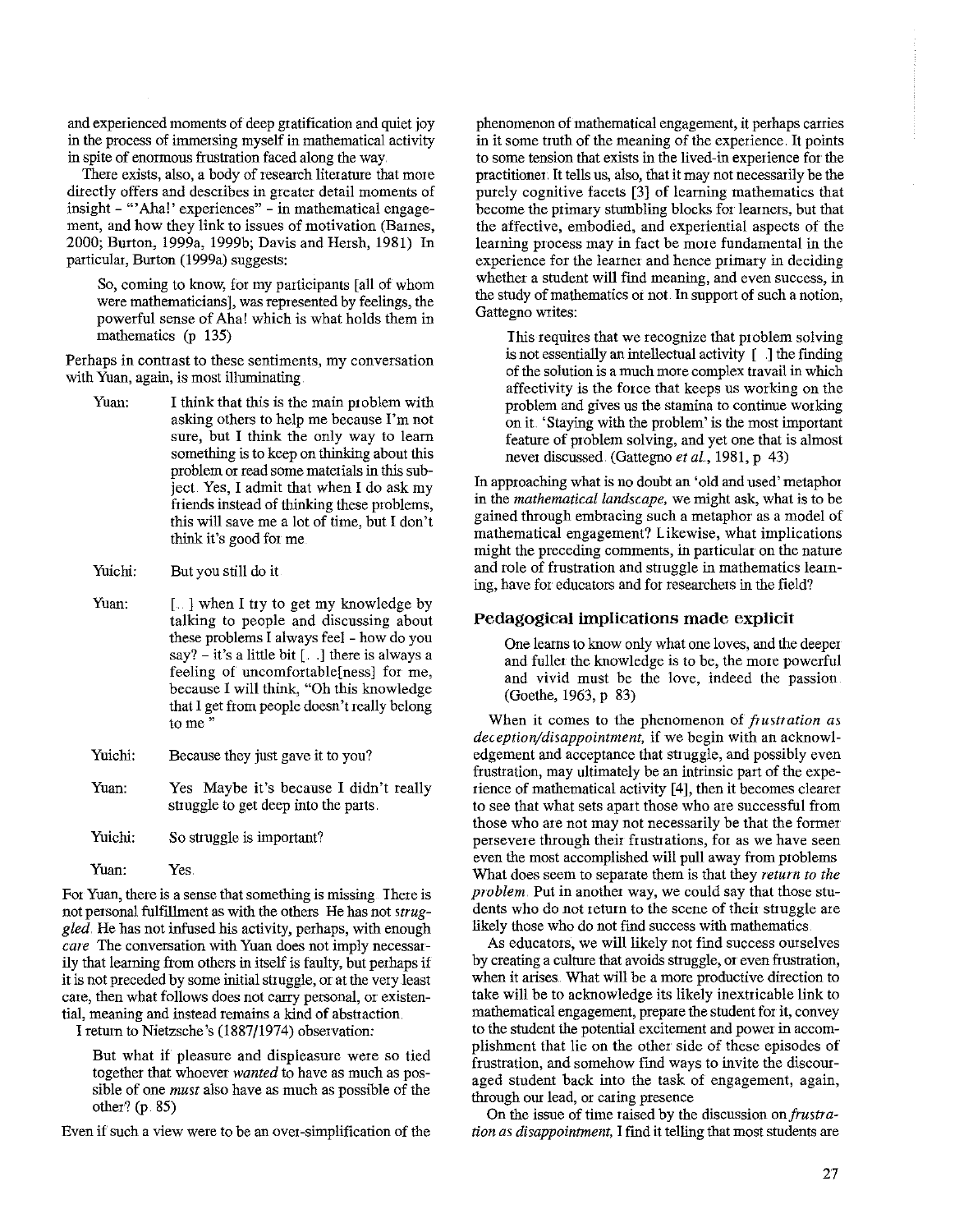given few, if any, opportunities for enjoying the fruits of theit labor in mathematics education. As an aspiring/recreational pianist, I have noticed that my development as a musician involves an alternating dance between periods of work, toil, and growth, and interludes where my abilities seemingly plateau while I simply revel in the enjoyment of playing Though my lived-in experience in these latter phases is primarily one of enjoyment, I am aware that there is some consolidation of learning taking place also

While in such a stage of enjoyment, I eventually become aware of the limitations of my abilities, and thus the mge for further growth incites within me the discipline required to continue to build upon my abilities. In mathematics education, students rarely get to "take a breather" in their accumulation of knowledge, or acculturation into the discipline. I do not urge for allowing students to disengage entirely from mathematical studies Instead, I am proposing something akin to this notion of allowing for a period of enjoyment and consolidation of abilities, in place of what is more commonly found in our schools, embodied by a constant pushing forward of the learner's amassing of knowledge. As it is, the average student will likely never come to feel any sense of mastery, much less enjoyment, but will instead, perhaps, come to feel a certain inadequacy or deficiency in their abilities

Taking a slightly different approach to this notion of not rushing one's learning (particularly in the acquisition of skills), Hiebert *et al.* (1996) have proposed a curriculum that 'problematizes' mathematics. The heart of this approach resides in Dewey's (1929) philosophy on problem solving, in which *doing,* or *engagement,* is held central in coming to know and to understand Thus, rather than having students mastering skills and then applying them, students are encouraged to be engaged in formulating and resolving problems

Implicit in this approach is Davis' (1992) notion of mathematical understanding as the 'residue' that remains following mathematical activity, which strikes me as being harmonious with the geographical metaphor of learning Through active engagement, students are thought to gain and develop insights into mathematical structures, strategies for solving problems, and even dispositions toward mathematics as a kind of by-product of their engagement Also implied within this approach is a valuing of the *proces;s*  of question posing and the subsequent activity involved in reaching a solution, as opposed to the *end product,* or acquiring of skills

To return to our original question, we might say -without intending to be clever or redundant - that the meaning in mathematical engagement is to be found in the engagement itself. It is, thus, in the act of immersion - through a process of *involved care* and *embodied struggle* - that one finds meaning, for through it, one enters into a relationship and connects with and into a world of knowing. From a slightly different perspective, one might say that by becoming connected to another, one transcends the self. As Frankl (1959) suggests, personal meaning, 01 "self-actualization is possible only as a side-effect of self-transcendence" (p. 133) The meaning is found, I believe, through a kind of self-forgetting -or as Davis (1996) puts it "a dissolution of static notions of

the self [that permits] a re-membering of intersubjective awarenesses"  $(p 38)$  - which can occur through a committed engagement with mathematical activity

#### Notes

[1] How the landscape comes to be, whether it exists external to oneself as fixed and determinate, or whether its form and structure are altered and even constructed by one's knowing is not an issue I have taken up here in this paper. If the reader is interested in pursuing the notion of the landscape, or pathway, as being formed in the walking, rather than being pre-structured, Davis (1996, pp 83-100) presents an interesting and insightful perspective on this through viewing mathematics curriculum as *currere*  ("the running of the course").

[2] The notion of problem solving as a metaphorical path leading from one state to another might be considered one of the oldest cliches around (lakoff and Turner, 1989; Holyoak, 1990), yet most have mined this metaphor for efficiency and effectiveness in getting from a starting point to an ending point (i e , solution}, namely the cognitive features of problem solving. The emphasis that I have taken up here, as will be seen, is around the usefulness of the metaphor in reconciling the affective, embodied, and even quasi-mystical aspects of problem solving with the cognitive For an in-depth discussion of this same 'environmental' metaphor in the context of number sense, and its reconcilability with situated cognition, see Greeno (1991)

[3] I mean here, cognitive facets as traditionally conceived Some theorists (Maturana and Varela, 1987; Varela, Thompson and Rosch, 1991) conceive of cognition as including the affective and embodied facets of one's being as well

[ 4] Of course, in anticipation of such difficulties, a prepared teacher can gauge the level of the problems he poses so that they remain challenging without being overly frustrating, but he will not always so precisely assess the actual abilities of the students, nor will he be cognizant of how a problem relates to that level of development within the student on every occasion Yet, he cannot completely refrain from posing problems for fear of stirring up frustration in his students Instead by becoming familiar with the range of struggles and frustrations, perhaps, as inherent within the discipline and learning better how to address them as they arise, he will be a more complete teacher As van Manen (1990) writes, a critical pedagogical competence involves "knowing how to act tactfully in pedagogic situations on the basis of a carefully edified thoughtfulness" (p 8)

#### Acknowledgements

I would like to thank Francine Hultgren for her guidance and encomagement. I am also grateful to Dan Chazan and Jim Hiebert for their invaluable comments lastly, I would like to thank my 'interviewees' for their time and patience.

#### References

- Abbott, E (1884) *Flatland.: a Romance of Many Dimensions* London, Seeley and Co.
- Anderson, J., Reder, L. and Simon, H. (1996) 'Situated learning and education', *Educational Researcher* 25(4), 5-11.
- Barnes, M (2000) "'Magical" moments in mathematics: insights into the process of coming to know', *For the Learning of Mathematics* 20(1), 33-43
- Barnhart, R. (ed.) (1995) *The Barnhart Concise Dictionary of Etymology*, New York, NY, Harper Collins Publishers
- Blake, W. (1953) *Selected Poetry and Prose of William Blake* (Frye, N, ed ), New York, NY, Random House
- Bottorff, J (1991) 'The lived experience of being comforted by a nurse', *Phenomenology+ Pedagogy* 9, 237-252
- Burton, L (1999a) 'The practices of mathematicians: what do they tell us about coming to know mathematics?', *Educational Studies in Mathematics* 37(2), 121-143
- Burton, L. (1999b) 'Why is intuition so important to mathematicians but missing from mathematics education?', *For the Learning of Mathema*tics 19(3), 27-32
- Campbell, J. (1991)A *Joseph Campbell Companion* (Osbon, D, ed.), New York, NY, HarperCollins
- Chazan, D. (1990) 'Quasi-empirical views of mathematics and mathematics teaching', *Interchange* 21(1), 14-23